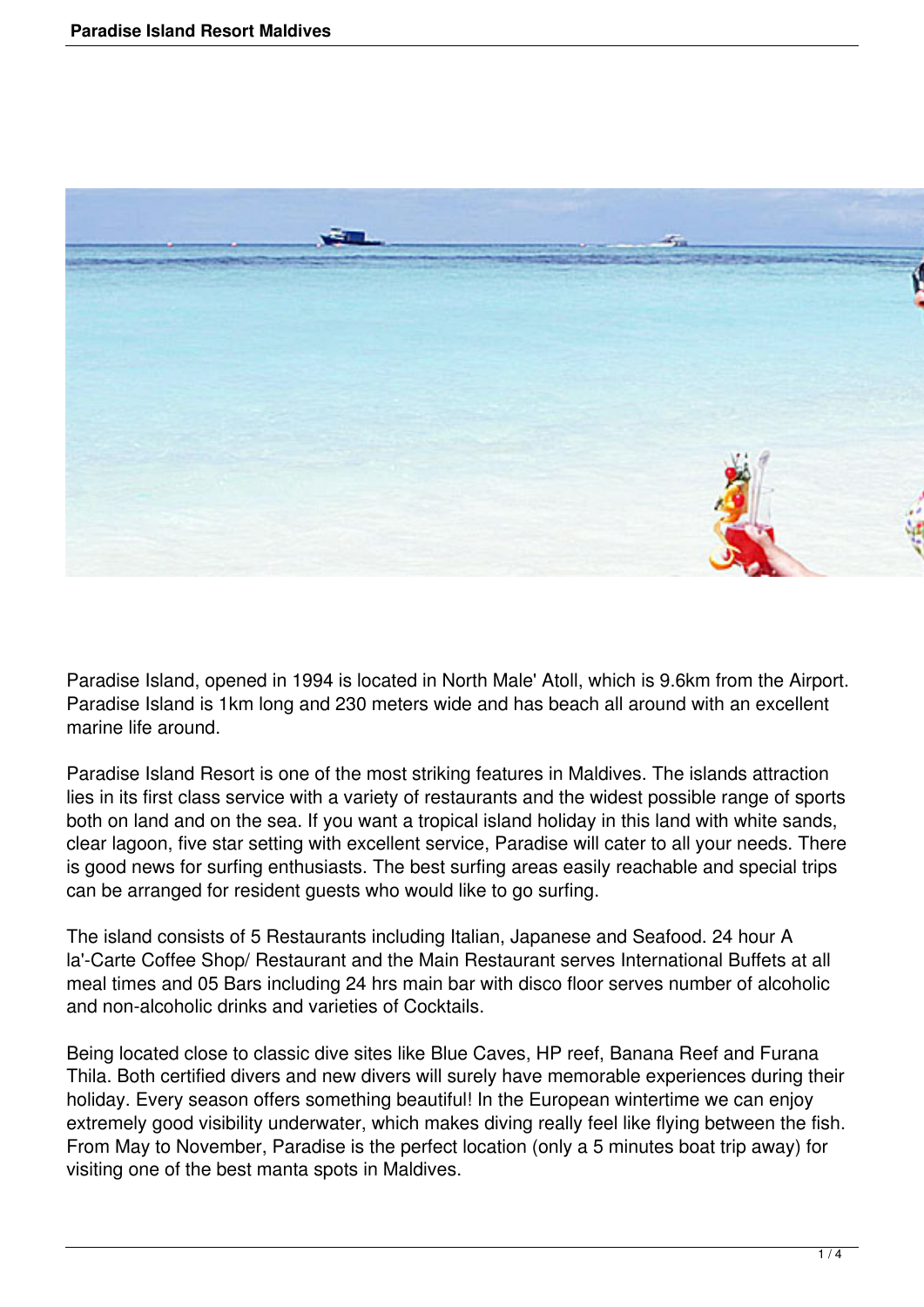# **Photos of Paradise Island Resort**

{highslide type="img" ur#ligtiplidevtype#liseghald#detiplidektiypeglisegtald#s/estatitekyiaradiosepaatalisessist {highslide type="img" ur|#lighslide wype#liseghald#restration/wpeglisegtald="estation/www.adjos/panadisesset {highslide type="img" url#ligtipli/devtype#"iseghald#"estpd/www.magesestrates/esscots/paradies/paradissessel **Details**

Location: North Male' Atoll Distance from Airport: 9.6 Kilometres Number of Rooms: 260 Rooms Transport: 20 minutes by Speedboat

## **Room Amenities**

- Facing beach
- Air -conditioning
- Ceiling Fan
- IDD Telephone
- Satellite TV
- In house movies
- Mini bar
- Room Safe
- Terrace Sitting Area
- Attached Bathroom
- Fresh hot and cold water
- Hair dryer
- Shower
- Open air shower
- Bath Tub
- Telephone in Bathroom
- WC

#### **Excursions & Sports**

- Day & Night Fishing
- Island Hopping
- Big game fishing
- Glass Bottom Boat
- Aerobics
- Basket Ball
- Volley Ball
- Photo Flight
- Sunset Cocktail
- Blue water Safari
- Submarine excursion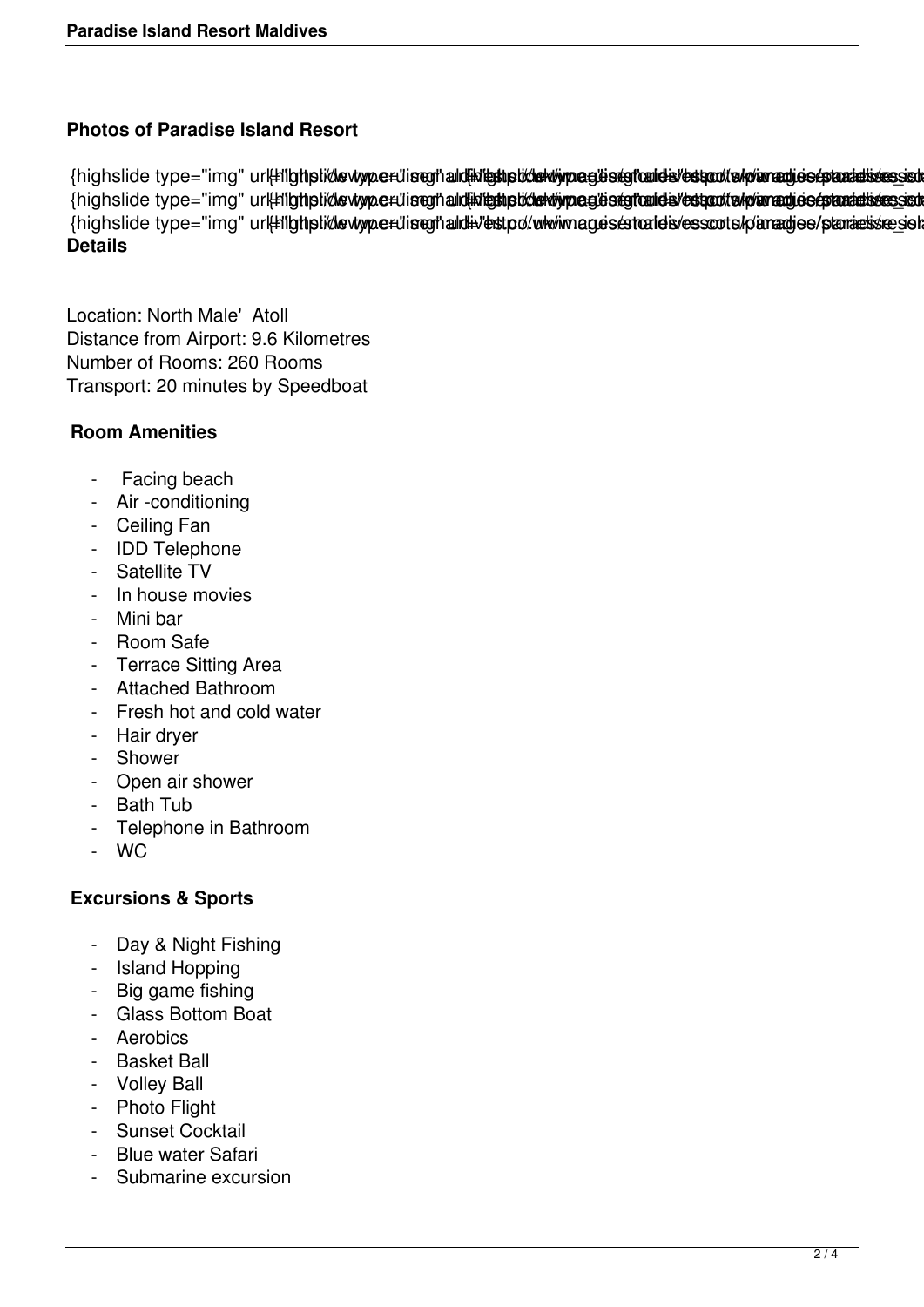- Beach Volley
- Billiard/ Snooker
- Floodlit tennis court
- Gym
- Indoor Badminton
- Table Tennis

### **Resort & Recreational Facilities:**

- Main Bar
- Conference facilities
- E-mail & Internet facilities at back office
- First Aid
- Guest relation Officer
- In-house Doctor
- Sauna
- Steam Bath
- Massage Center
- Laundry service
- Pizza Express
- Porters
- Safe Deposit at reception
- Swimming pool
- Children pool
- Jacuzz

#### **Entertainment**

- Discotheque
- Karaoke